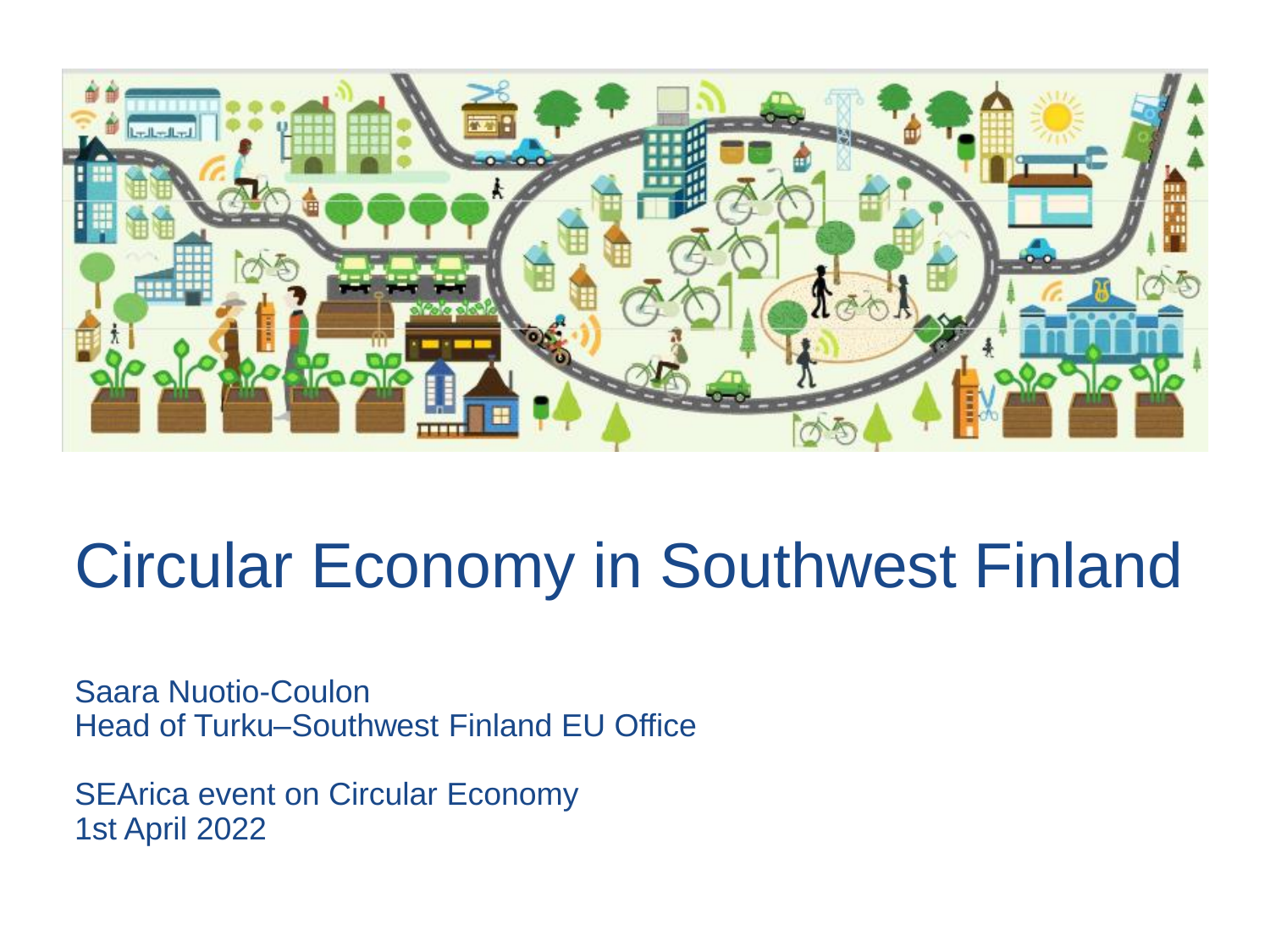

- SW Finland was the 1st Finnish region to create a regional Circular Economy roadmap
	- Helps to identify local potentials (natural resources, know how, material flows)
	- Circular solutions strengthen the economy and self-sufficiency
	- Region motivated in seeking added value through circular economy
- Links:
	- <https://kiertotaloudenvarsinaissuomi.fi/in-english/>
	- [https://kiertotaloudenvarsinaissuomi.fi/wp-content/uploads/2017/06/Tiekarttaesitys](https://kiertotaloudenvarsinaissuomi.fi/wp-content/uploads/2017/06/Tiekarttaesitys-sivustolle.pdf)sivustolle.pdf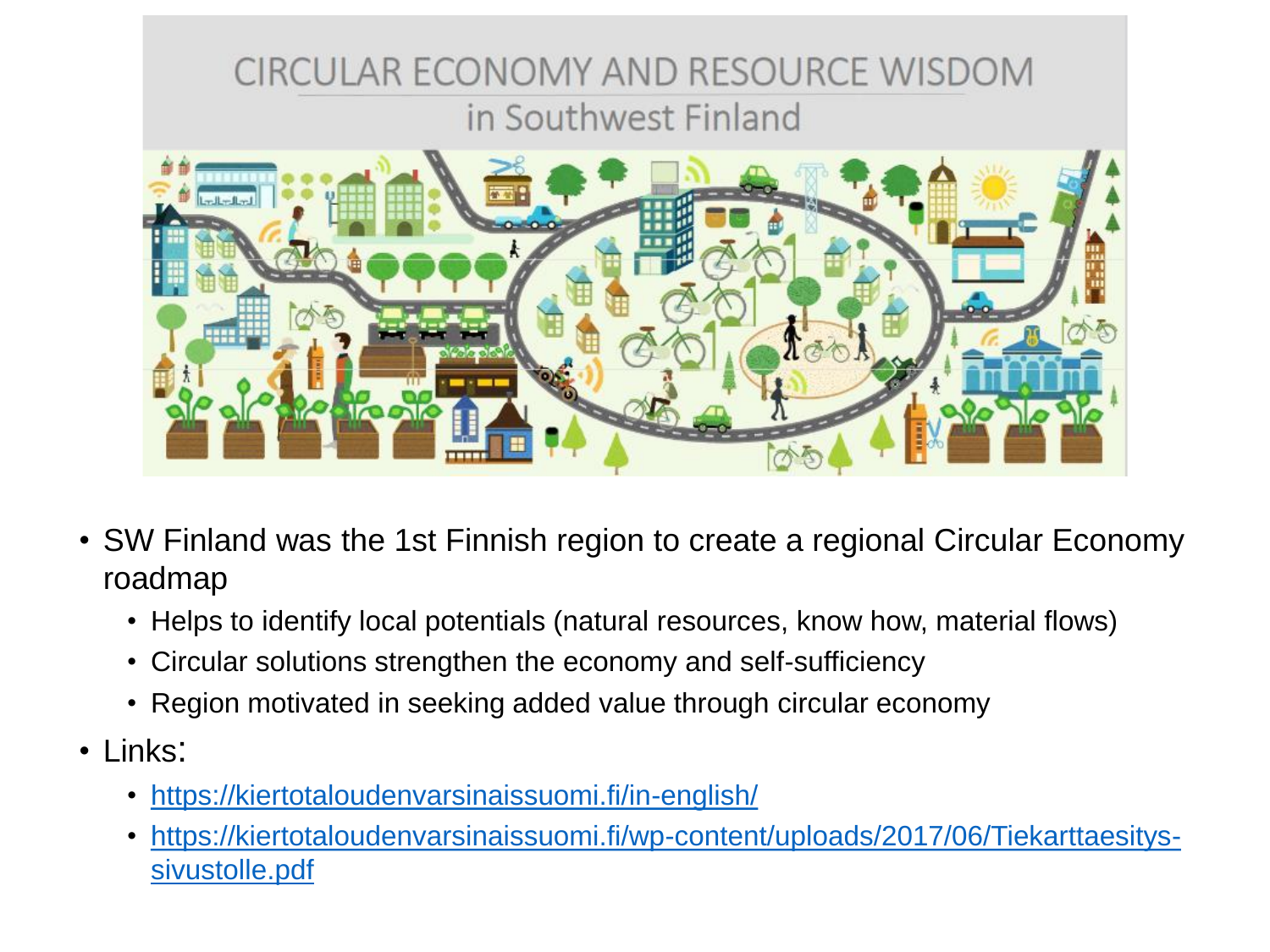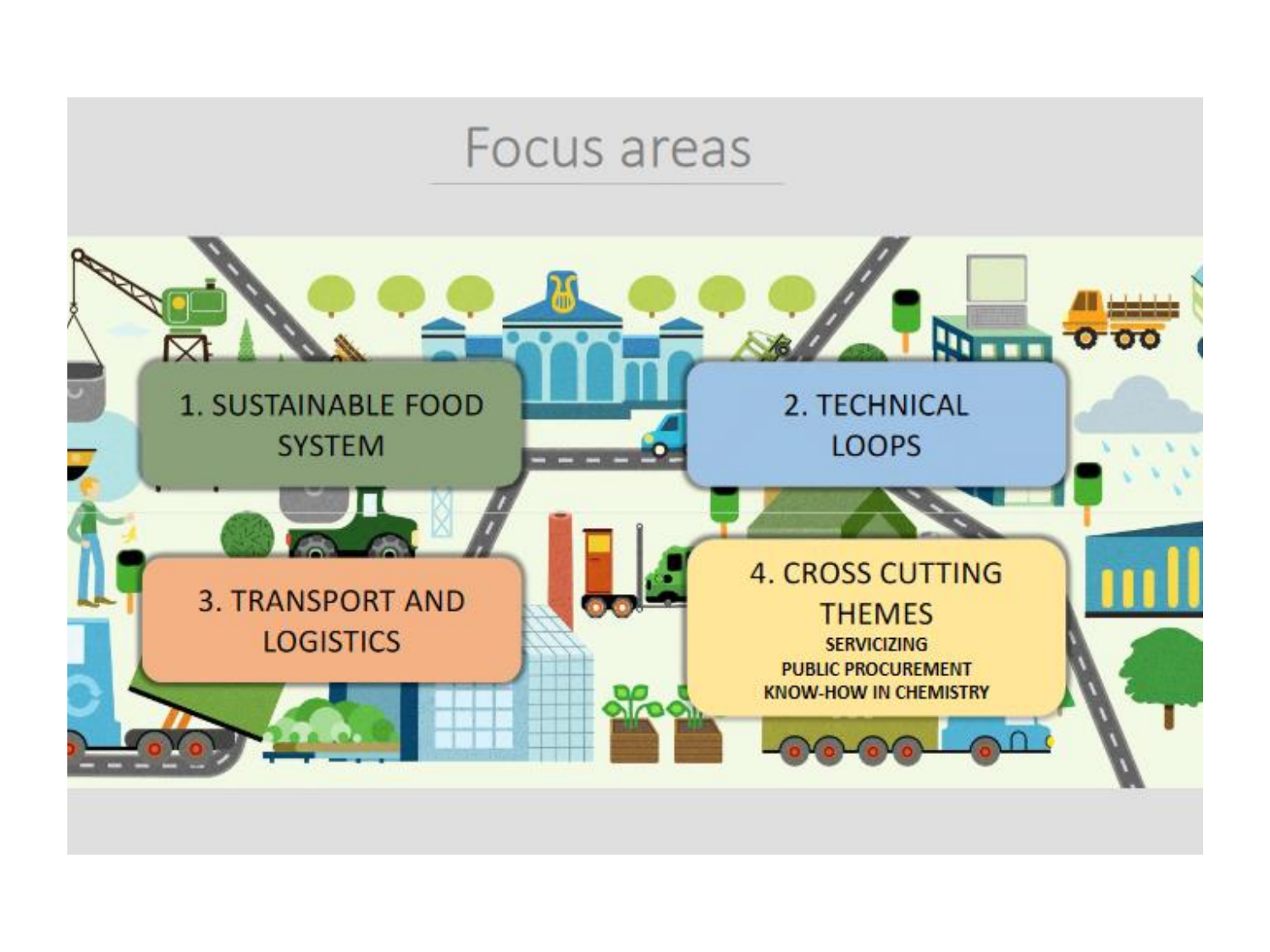- Circular economy is closely linked to
	- climate goals, e.g. energy transition and energy efficiency
	- sustainable food chain and climate adaptation
	- strong clusters, e.g. life science and maritime technologies
- Public sector is seen as an enabler creating partnerships and platforms for enterprises and new solutions.

## And now?

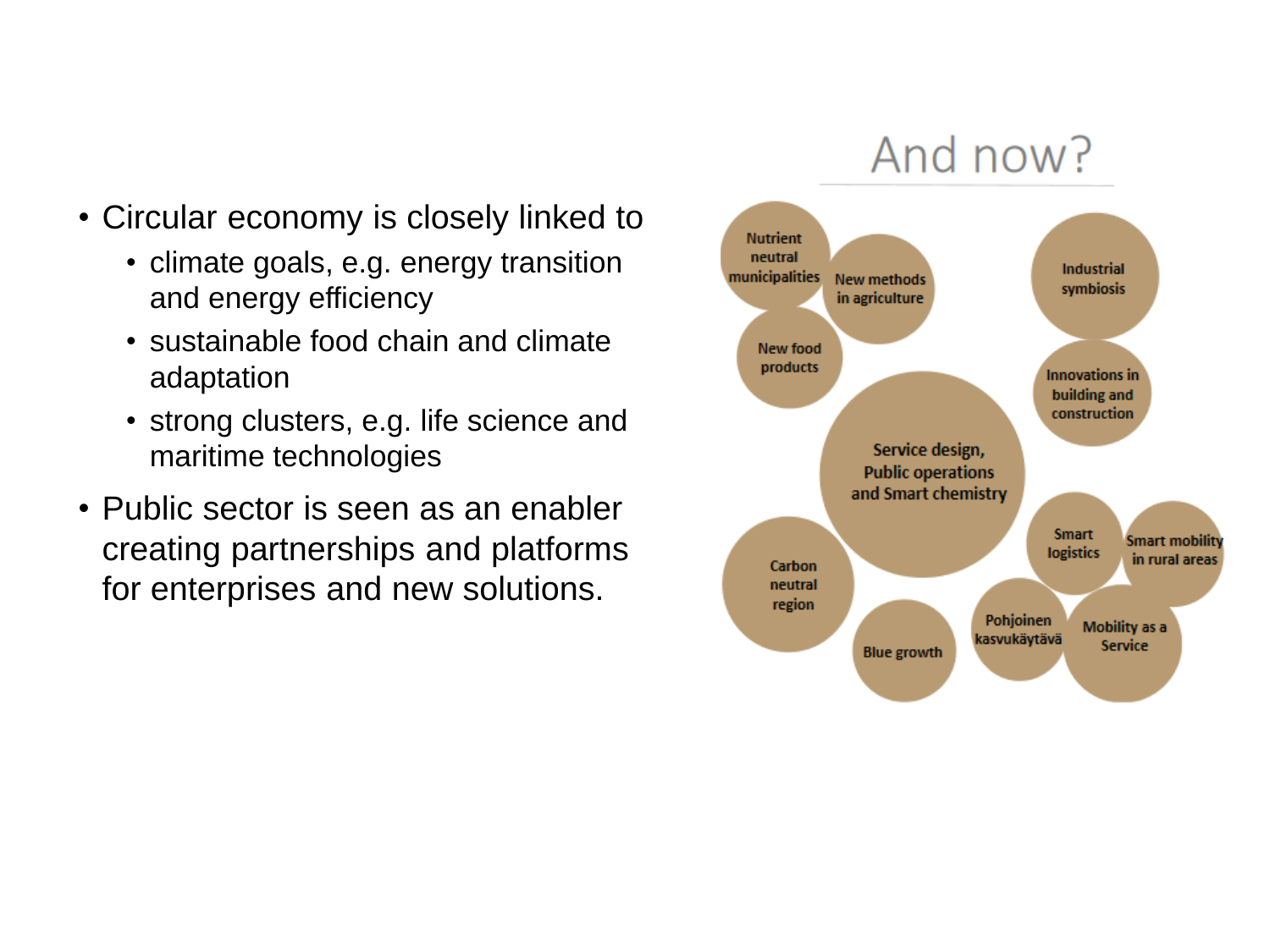## Circular Turku



# **CIRCULAR TURKU**

**A Roadmap Toward Resource Wisdom** 

Links:

- [https://www.turku.fi/en/carbon-neutral](https://www.turku.fi/en/carbon-neutral-turku/circular-turku)turku/circular-turku
- https://circulars.iclei.org/wp[content/uploads/2021/11/Circular-Turku-](https://circulars.iclei.org/wp-content/uploads/2021/11/Circular-Turku-Roadmap_final_comp.pdf)Roadmap\_final\_comp.pdf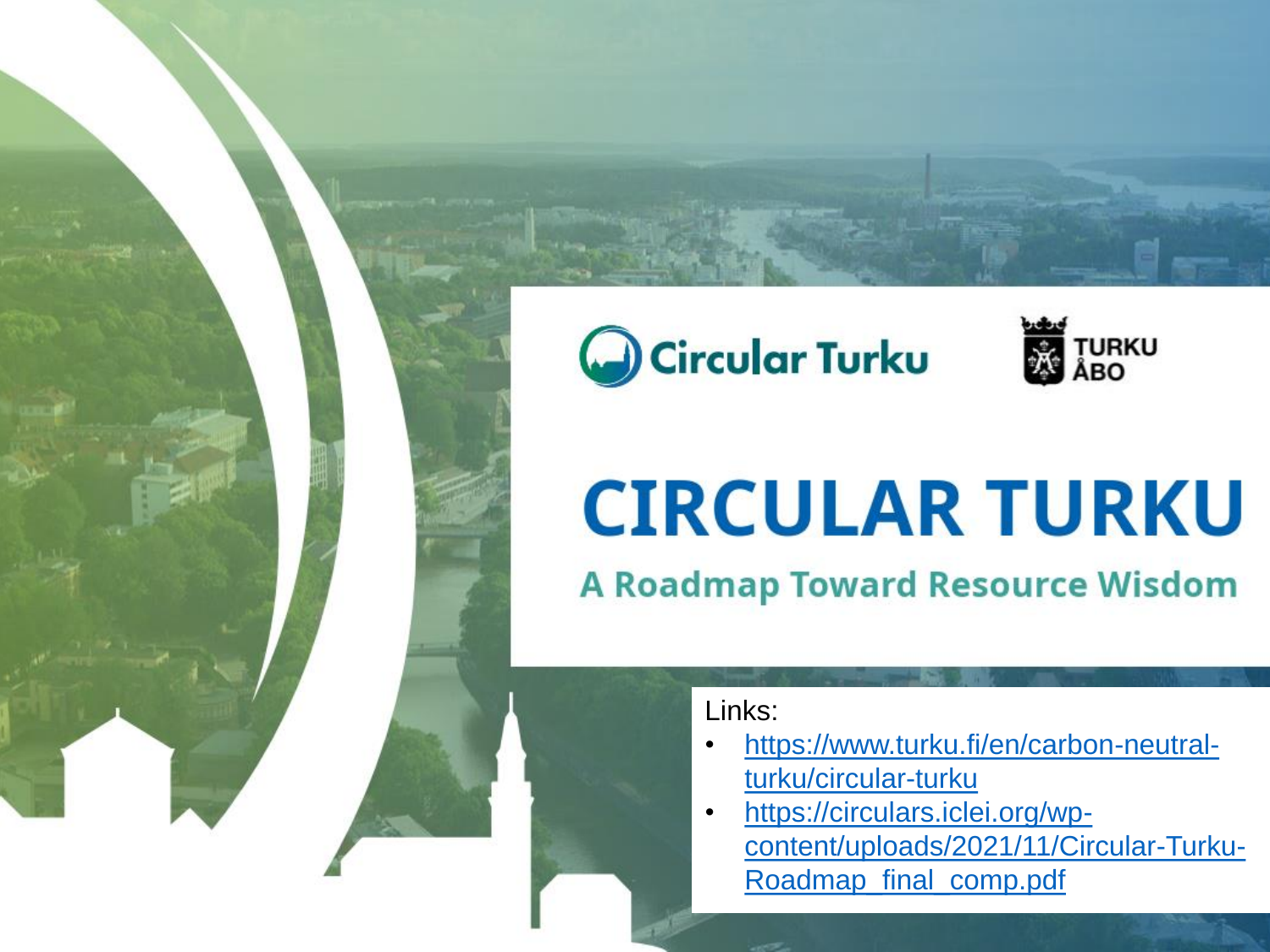**Objective**

**Turku will be carbon-neutral by 2029 and resourcewise by 2040**

Turku City Strategy

Nature-based solutions and biodiversity

**Sustainable use of natural Resources** (2040)

**Mitigation and adaptation**

**No Emissions** (net zero 2029)

**No Waste** (2040)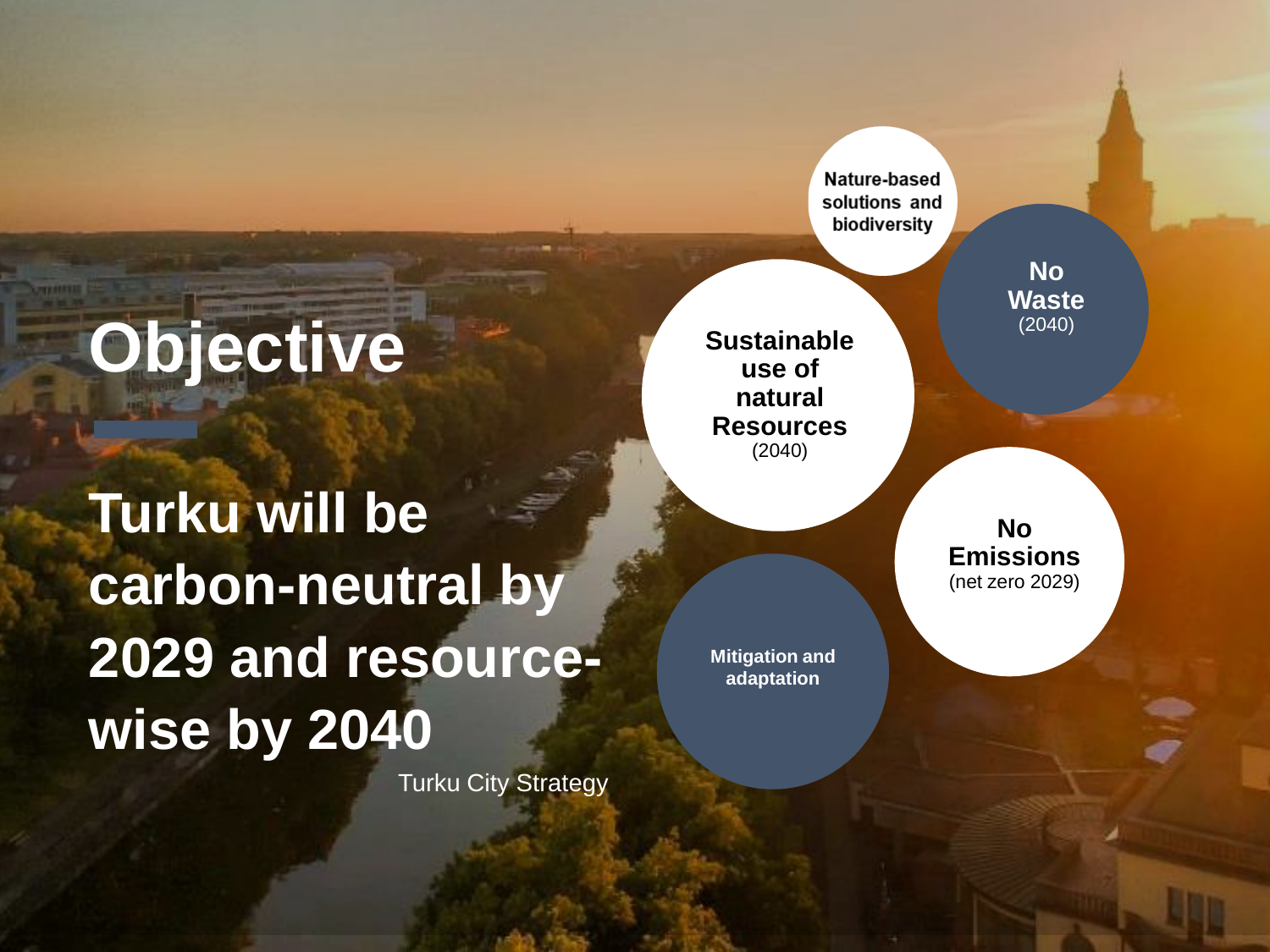

### The roadmap's five priority topics

The roadmap centers on five priority topics. The selected topics have high potential to promote systemic shifts toward a resourcewise society through circular economy solutions.

The priority topics were chosen on the basis of an analysis carried out by the Circular Turku project steering group in fall 2019. Ten preselected themes were screened according to various assessment criteria, including environmental and socio-economic impacts, level of action and readiness of regional actors, level of agency of Turku and other governance aspects, and scaling potential of future interventions both in Finland and globally.

Explore the priority topics of the Circular Turku roadmap by clicking on the icons on the left side:

- O Energy systems
- Food value chains
- Water cycles O
- $\bigcirc$  Transport and logistics
- $\bigcirc$  Buildings and construction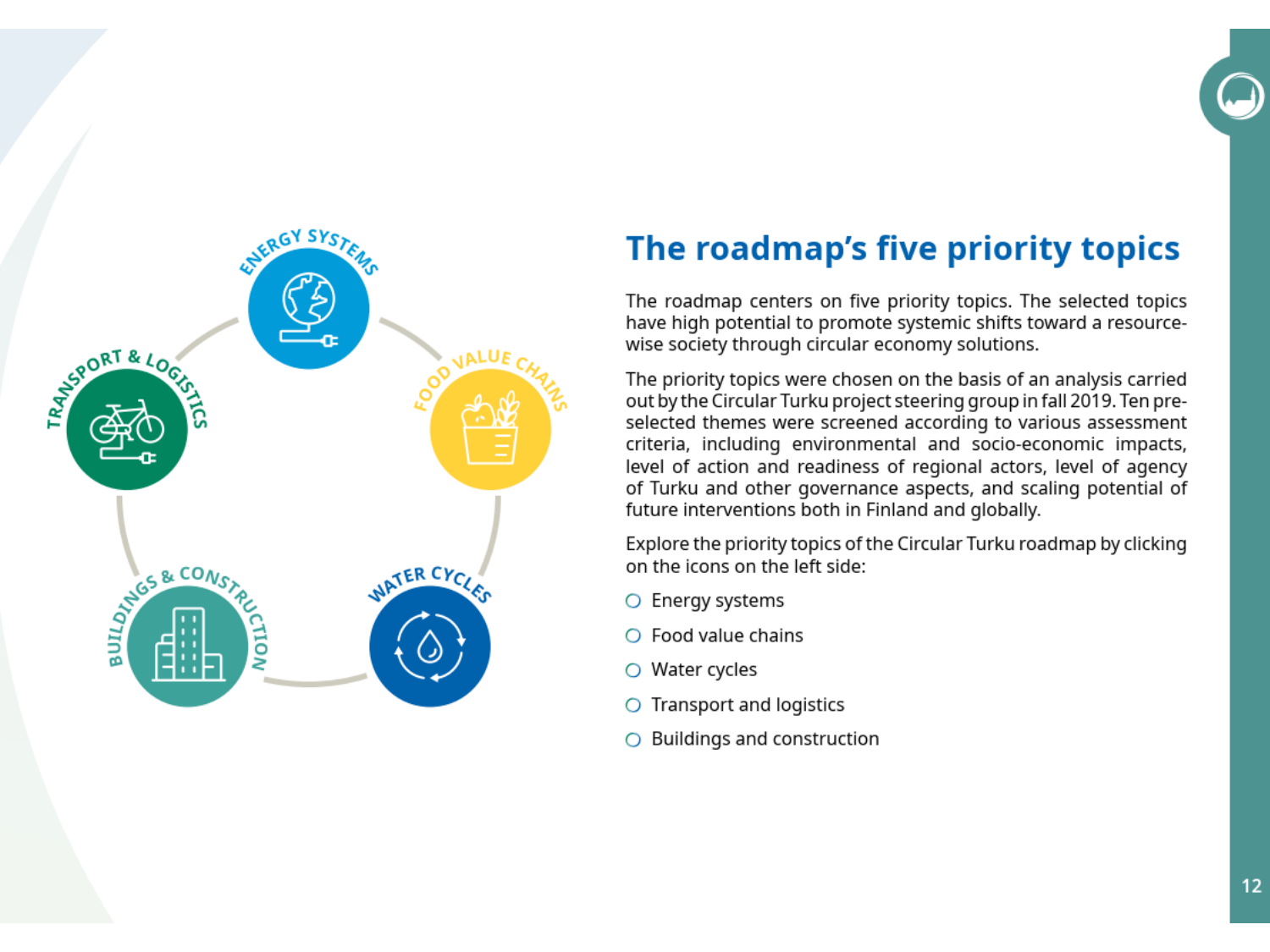

### **RETHINK**

Regional and cross-sectoral collaboration for resource-wise water systems

#### **Situation in 2029**

In the Turku region, water is managed through extensive cooperation among regional actors and municipalities. A cross-sectoral operation model supports synergies among water, food and energy systems.



### **REGENERATE**

Design regenerative solutions for runoff water management

### **Situation in 2029**

Urban runoff management prioritizes nature-based solutions and innovations that enable these streams to be managed and utilized locally. Stormwater management is primarily implemented through organic landscaping and other landscape drainage solutions. These efforts reduce the need for clean water, decrease the amount of stormwater in the network and improve the condition of water bodies.



**REUSE** 

Support water reuse and recycling

### **REDUCE**



Increasing efficiency and minimizing pollution through data management, outreach and monitoring

#### **Situation in 2029**

Opportunities for local reuse of urban runoff and grey water are maximized, leading to a reduction in the need for clean water. The co-benefits of water reuse are demonstrated in a wide variety of ways, with the city leading by example. Water reuse and recycling solutions are implemented in a coordinated manner and with a broad range of actors, with appropriate incentives and financing mechanisms in place.

### **Situation in 2029**

Efforts have been made to produce and make water data widely accessible, which has improved water management as a whole. Thanks to an improved knowledge base, residents and private sector actors (especially in forestry and agriculture) have a better understanding of the impact of their activities on water bodies and water supply. As a result, fewer pollutants enter wastewater and natural water bodies.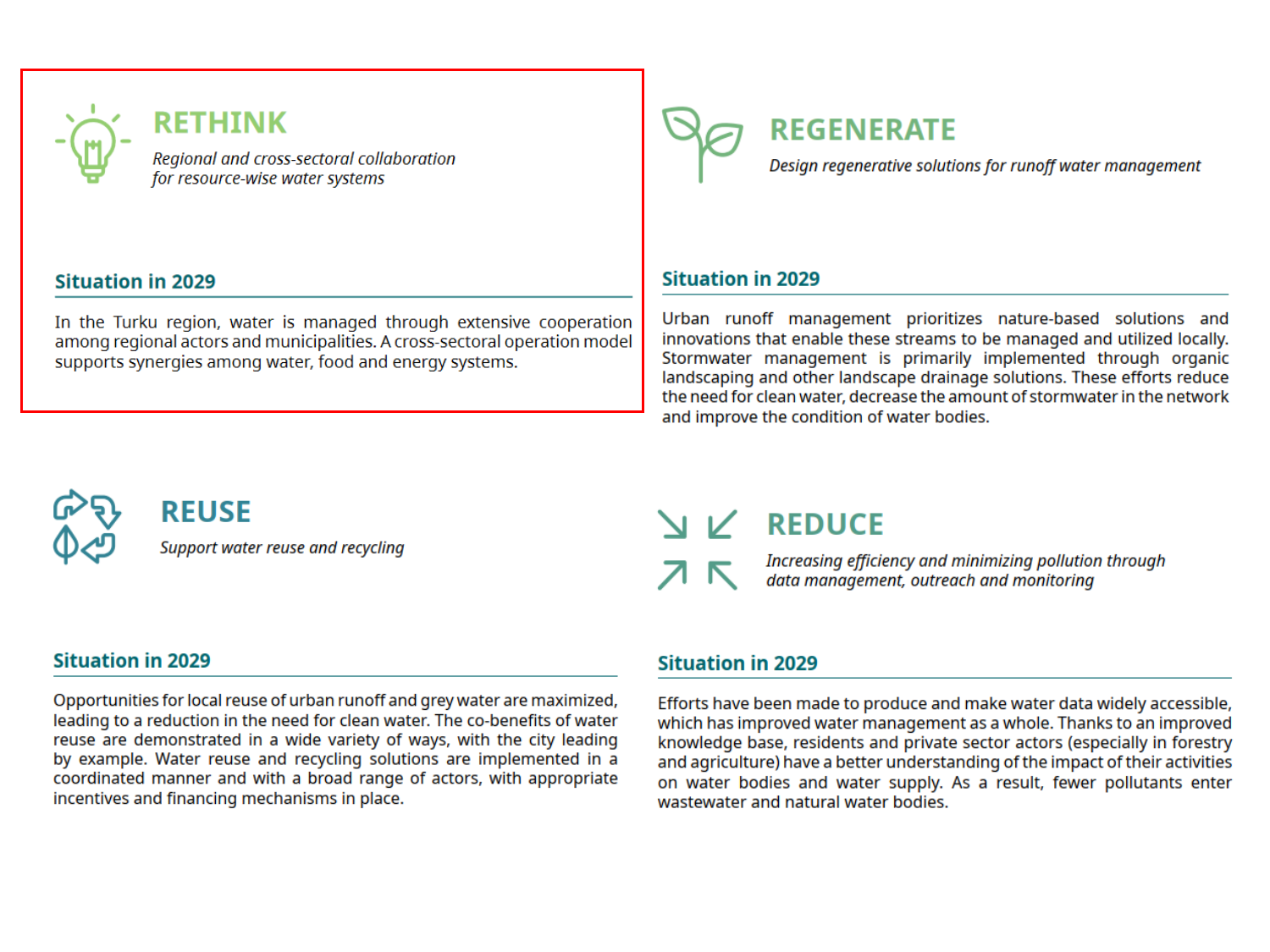## Take away messages

- Southwest Finland and City of Turku are forerunners in circular economy
- Close connection between circular economy and climate objectives - Turku climate-neutral by 2029, Southwest Finland by 2035 and Finland by 2035
- Need to build on existing good practices, local / regional strongholds
- Bottom-up approach, strong stakeholder involvement needed